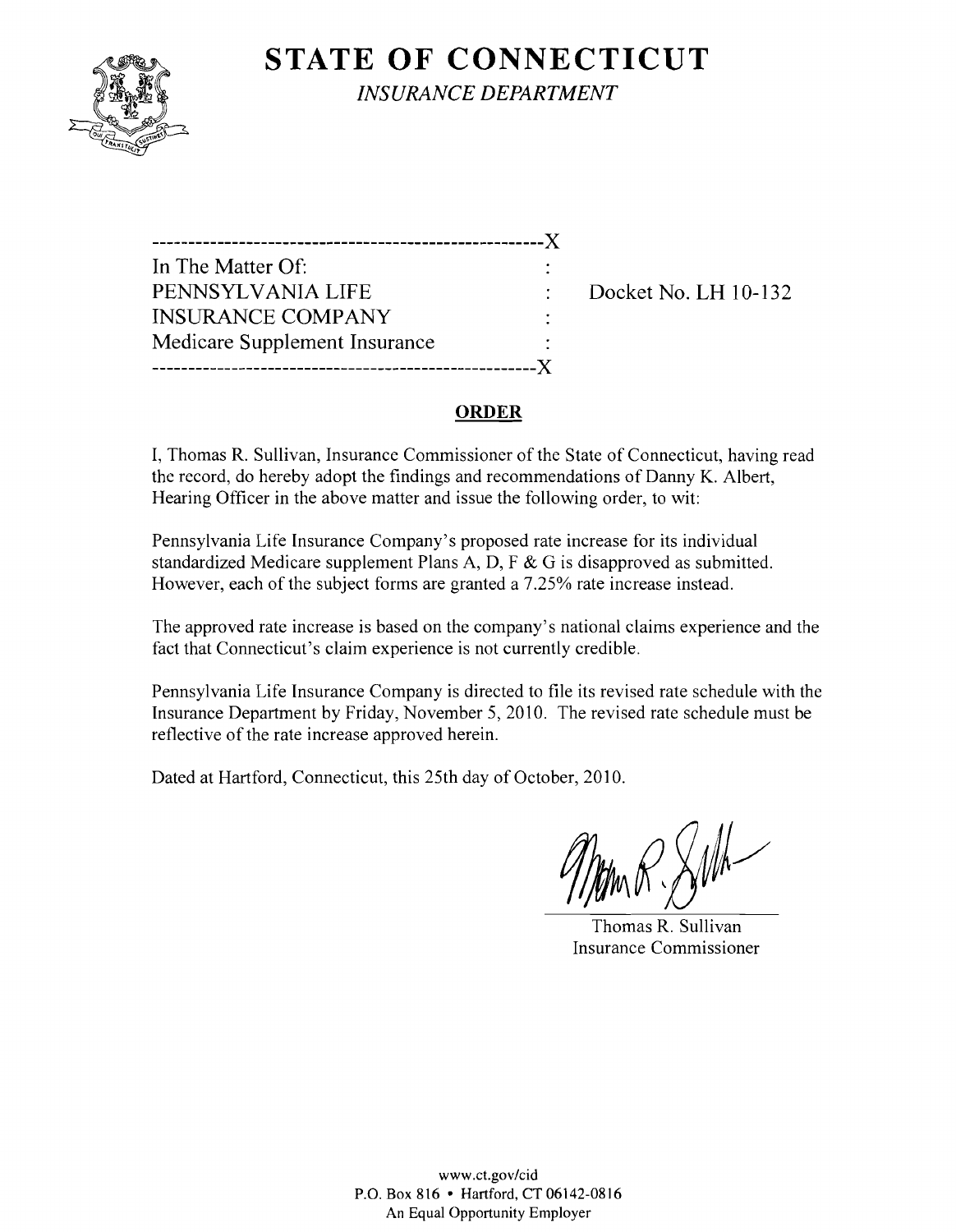# **STATE OF CONNECTICUT** *INSURANCE DEPARTMENT*

| ------------------            |
|-------------------------------|
| In The Matter Of:             |
| PENNSYLVANIA LIFE             |
| <b>INSURANCE COMPANY</b>      |
| Medicare Supplement Insurance |
| X.                            |

Docket No. LH 10-132

### **PROPOSED FINAL DECISION**

## I. **INTRODUCTION**

The Insurance Commissioner of the State of Connecticut is empowered to review rates charged for individual and group Medicare supplement policies sold to any resident of this State who is eligible for Medicare. The source for this regulatory authority is contained in Chapter 700c and Section 38a-495a of the Connecticut General Statutes.

After due notice a hearing was held at the Insurance Department in Hartford on October 7,2010 to consider whether or not the rate increase requested by Pennsylvania Life Insurance Company on its individual standardized Medicare supplement business should be approved.

No members from the general public attended the hearing.

No representatives from Pennsylvania Life Insurance Company attended the hearing.

The hearing was conducted in accordance with the requirements of Section 38a-474, Connecticut General Statutes, the Uniform Administrative Procedures Act, Chapter 54 of the Connecticut General Statutes, and the Insurance Department Rules of Practice, Section 38a-8-1 et seq. of the Regulations of Connecticut State Agencies.

A Medicare supplement (or Medigap) policy is a private health insurance policy sold on an individual or group basis which provides benefits that are additional to the benefits provided by Medicare. For many years Medicare supplement policies have been highly regulated under both state and federal law to protect the interests of persons eligible for Medicare who depend on these policies to provide additional coverage for the costs of health care.

Effective December 1,2005, Connecticut amended its program of standardized Medicare supplement policies in accordance with Section 38a-495a of the Connecticut General Statutes, and Sections 38a-495a-1 through 38a-495a-21 of the Regulations of Connecticut Agencies. This program, which conforms to federal requirements, provides that all insurers offering Medicare supplement policies for sale in the state must offer the basic "core" package of benefits known as Plan A. Insurers may also offer anyone or more of eleven other plans (Plans B through L).

> www.cLgov/cid P.O. Box 816 • Hartford, CT 06142-0816 An Equal Opportunity Employer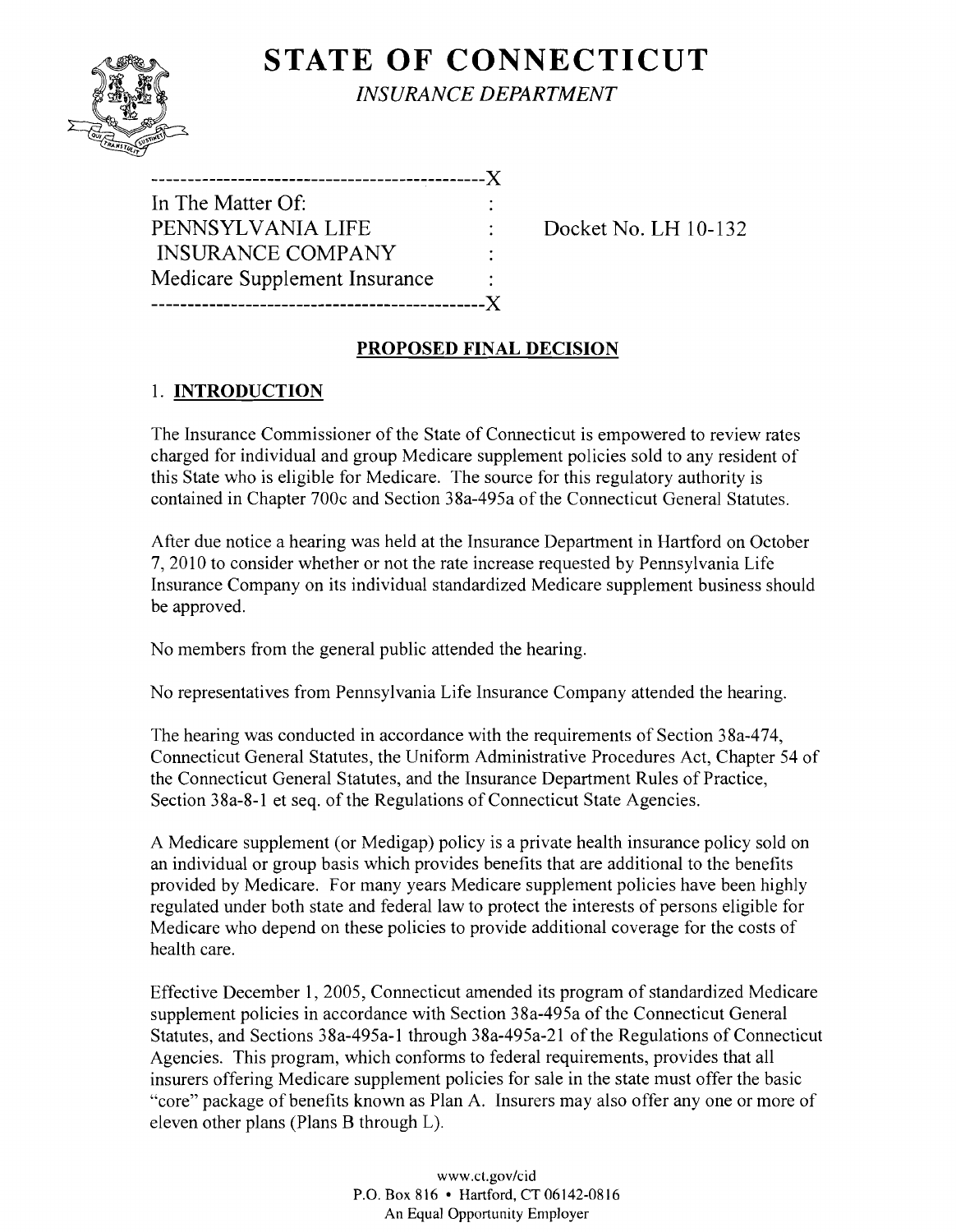Effective January 1,2006, in accordance with Section 38a-495c ofthe Connecticut General Statutes (as amended by Public Act 05-20) premiums for all Medicare supplement policies in the state must use community rating. Rates for Plans A through L must be computed without regard to age, gender, previous claims history or the medical condition of any person covered by a Medicare supplement policy or certificate.

The statute provides that coverage under Plan A through L may not be denied on the basis of age, gender, previous claims history or the medical condition of any covered person. Insurers may exclude benefits for losses incurred within six months from the effective date of coverage based on a pre-existing condition.

Effective October 1, 1998, carriers that offer Plan B or Plan C must make these plans as well as Plan A, available to all persons eligible for Medicare by reason of disability.

Insurers must also make the necessary arrangements to receive notice of all claims paid by Medicare for their insureds so that supplemental benefits can be computed and paid without requiring insureds to file claim forms for such benefits. This process of direct notice and automatic claims payment is commonly referred to as "piggybacking" or "crossover".

Sections 38a-495 and 38a-522 of the Connecticut General Statutes, and Section 38a-495a-lO of the Regulations of Connecticut Agencies, state that individual and group Medicare supplement policies must have anticipated loss ratios of 65% and 75%, respectively. Under Sections 38a-495-7 and 38a-495a-1O of the Regulations of Connecticut Agencies, filings for rate increases must demonstrate that actual and expected losses in relation to premiums meet these standards, and anticipated loss ratios for the entire future period for which the requested premiums are calculated to provide coverage must be expected to equal or exceed the appropriate loss ratio standard.

Section 38a-473 of the Connecticut General Statutes provides that no insurer may incorporate in its rates for Medicare supplement policies factors for expenses that exceed 150% of the average expense ratio for that insurer's entire written premium for all lines of health insurance for the previous calendar year.

#### II. **FINDING OF FACT**

After reviewing the exhibits entered into the record of this proceeding, and utilizing the experience, technical competence and specialized knowledge of the Insurance Department, the undersigned makes the following findings of fact:

- 1. Pennsylvania Life Insurance Company is requesting a rate increase of 9.5% on its individual standardized and MIPPA plans A, D, F and G.
- 2. There were 42 policies in-force in Connecticut and 5,989 policies nationwide as of  $3/31/10$ .
- 3. The company offers Plan A to the disabled.